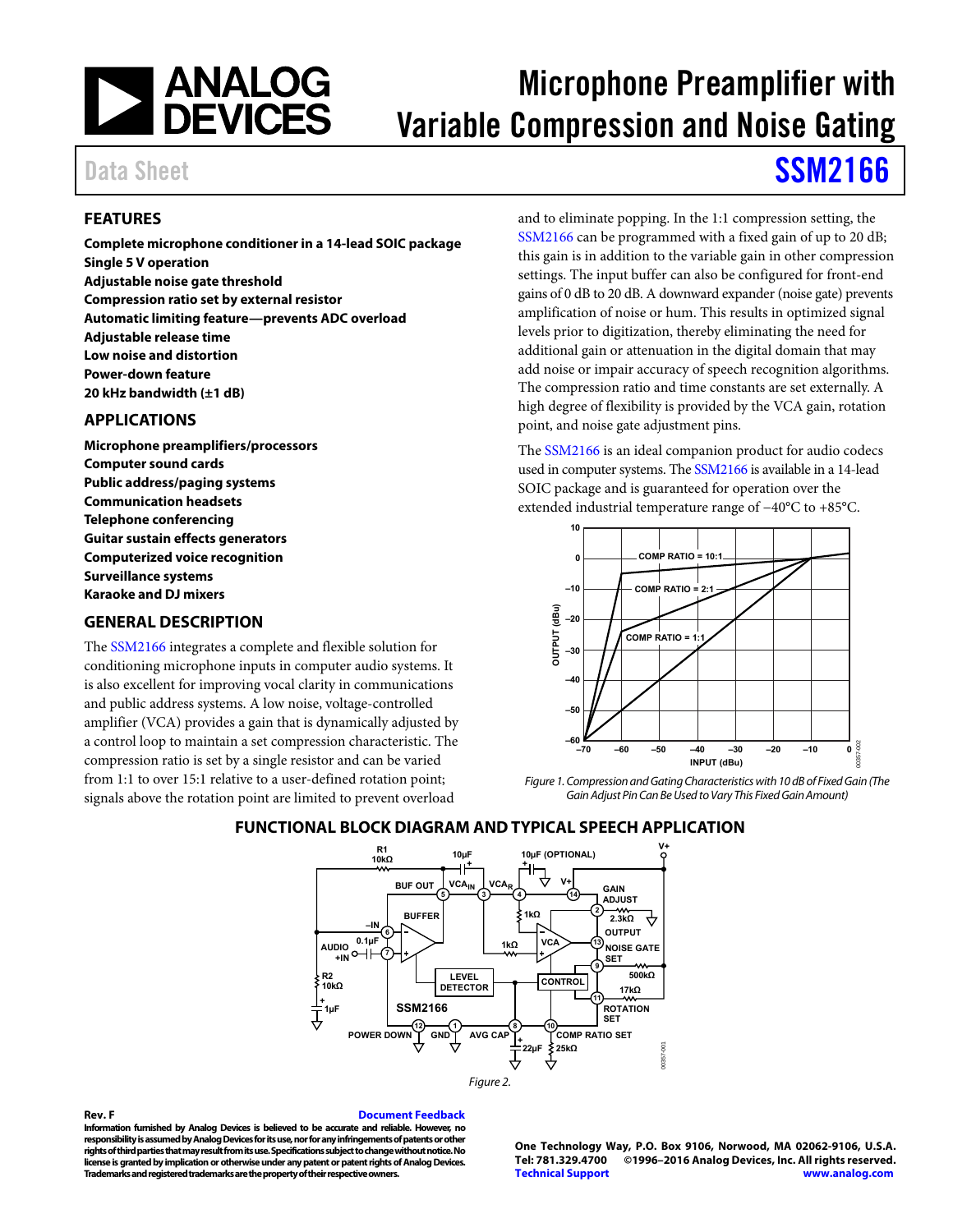## TABLE OF CONTENTS

| Functional Block Diagram and Typical Speech Application  1 |  |
|------------------------------------------------------------|--|
|                                                            |  |
|                                                            |  |
|                                                            |  |
|                                                            |  |
|                                                            |  |
|                                                            |  |

### <span id="page-1-0"></span>**REVISION HISTORY**

### **10/2016—Rev. E to Rev. F**

### **10/2013—Rev. D to Rev. E**

### **7/2008—Rev. C to Rev. D**

### **5/2008—Rev. B to Rev. C**

### **3/2003—Rev. A to Rev. B**

| Deleted 14-Lead PDIP, Outline Dimensions  15            |  |
|---------------------------------------------------------|--|
| Updated 14-Lead Narrow-Body SOIC, Outline Dimensions 15 |  |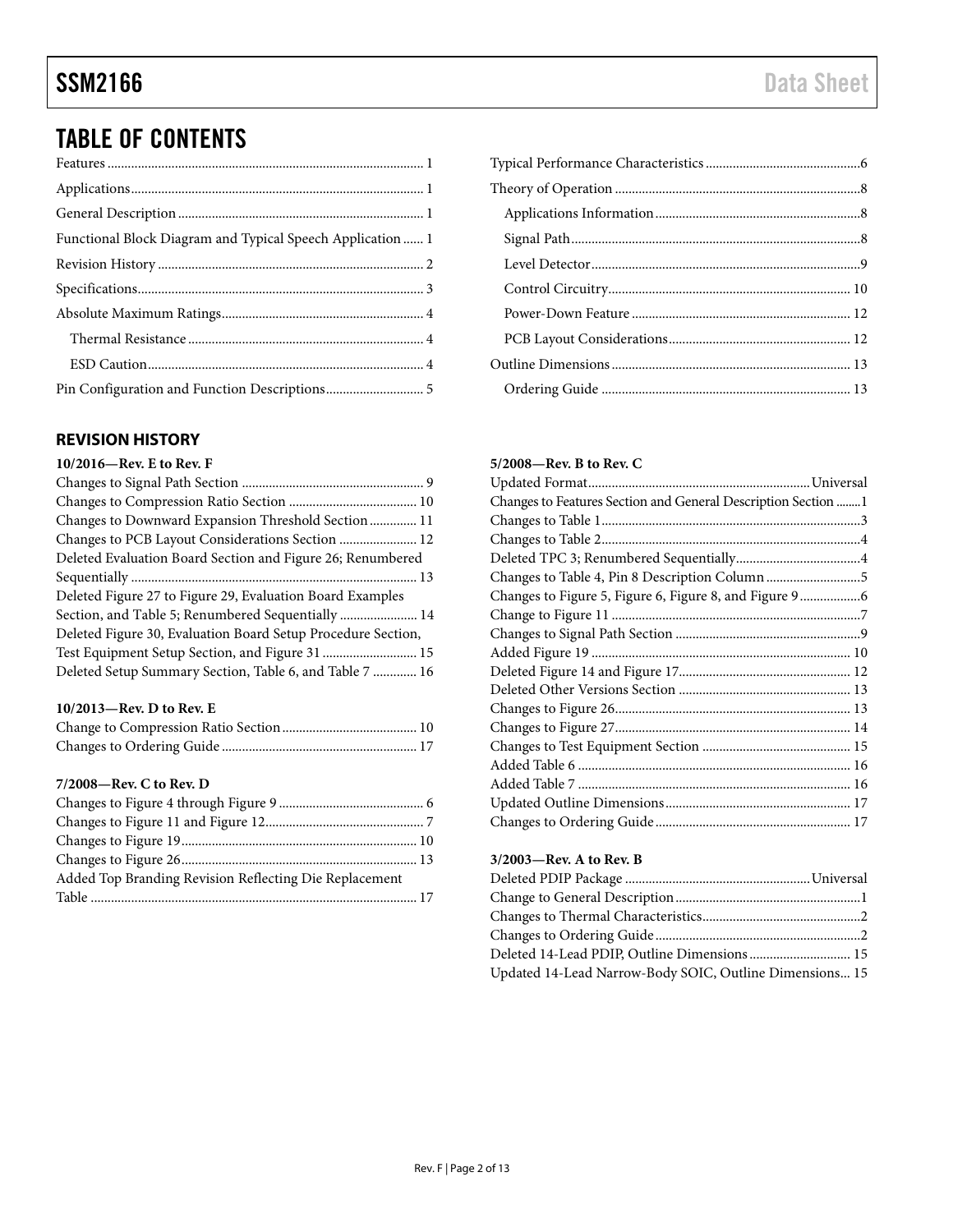## <span id="page-2-0"></span>**SPECIFICATIONS**

 $V_+$  = 5 V, f = 1 kHz, R<sub>L</sub> = 100 kΩ, R<sub>GATE</sub> = 600 kΩ, R<sub>ROT PT</sub> = 3 kΩ, R<sub>COMP</sub> = 0 Ω, R1 = 0 Ω, R2 = ∞ Ω, T<sub>A</sub> = 25°C, unless otherwise noted;  $V_{\rm IN} = 300$  mV rms.

### **Table 1.**

| <b>Parameter</b>                           | Symbol         | <b>Test Conditions/Comments</b>                                           | Min | <b>Typ</b>     | <b>Max</b>     | Unit             |
|--------------------------------------------|----------------|---------------------------------------------------------------------------|-----|----------------|----------------|------------------|
| <b>AUDIO SIGNAL PATH</b>                   |                |                                                                           |     |                |                |                  |
| <b>Voltage Noise Density</b>               | $e_n$          | 15:1 Compression                                                          |     | 17             |                | $nV/\sqrt{Hz}$   |
| <b>Noise</b>                               |                | 20 kHz bandwidth, $V_{IN} = GND$                                          |     | $-109$         |                | dBu <sup>1</sup> |
| <b>Total Harmonic Distortion and Noise</b> | $THD + N$      | Second and third harmonics, $V_{IN} = -20$ dBu,<br>22 kHz low-pass filter |     | 0.25           | 0.5            | $\%$             |
| Input Impedance                            | $Z_{IN}$       |                                                                           |     | 180            |                | $k\Omega$        |
| Output Impedance                           | $Z_{OUT}$      |                                                                           |     | 75             |                | $\Omega$         |
| <b>Load Drive</b>                          |                | Resistive                                                                 | 5   |                |                | $k\Omega$        |
|                                            |                | Capacitive                                                                |     |                | $\overline{2}$ | nF               |
| <b>Buffer</b>                              |                |                                                                           |     |                |                |                  |
| Input Voltage Range                        |                | 1% THD                                                                    |     | 1              |                | V rms            |
| Output Voltage Range                       |                | <b>1% THD</b>                                                             |     | $\mathbf{1}$   |                | V rms            |
| <b>VCA</b>                                 |                |                                                                           |     |                |                |                  |
| Input Voltage Range                        |                | 1% THD                                                                    |     | $\mathbf{1}$   |                | V rms            |
| Output Voltage Range                       |                | <b>1% THD</b>                                                             |     | 1.4            |                | V rms            |
| <b>Gain Bandwidth Product</b>              |                | 1:1 compression, VCA gain = 60 dB                                         |     | 30             |                | <b>MHz</b>       |
| <b>CONTROL SECTION</b>                     |                |                                                                           |     |                |                |                  |
| VCA Dynamic Gain Range                     |                |                                                                           |     | 60             |                | dB               |
| <b>VCA Fixed Gain Range</b>                |                |                                                                           |     | $-60$ to $+19$ |                | dB               |
| Compression Ratio, Minimum                 |                |                                                                           |     | 1:1            |                |                  |
| Compression Ratio, Maximum                 |                | See Figure 19 for RCOMP/RROT PT, rotation<br>$point = 100$ mV rms         |     | 15:1           |                |                  |
| Control Feedthrough                        |                | 15:1 compression, rotation point $=$ -10 dBu,<br>$R2 = 1.5 k\Omega$       |     | ±5             |                | mV               |
| POWER SUPPLY                               |                |                                                                           |     |                |                |                  |
| Supply Voltage Range                       | $V +$          |                                                                           | 4.5 |                | 5.5            | V                |
| <b>Supply Current</b>                      | <sub>Isy</sub> |                                                                           |     | 7.5            | 10             | mA               |
| Quiescent Output Voltage Level             |                |                                                                           |     | 2.2            |                | $\mathsf{V}$     |
| Power Supply Rejection Ratio               | <b>PSRR</b>    |                                                                           |     | 50             |                | dB               |
| POWER DOWN                                 |                |                                                                           |     |                |                |                  |
| <b>Supply Current</b>                      |                | Pin $12 = V + 2$                                                          |     | 10             | 100            | μA               |

 $10$  dBu = 0.775 V rms.

<sup>2</sup> Normal operation for Pin 12 is 0 V.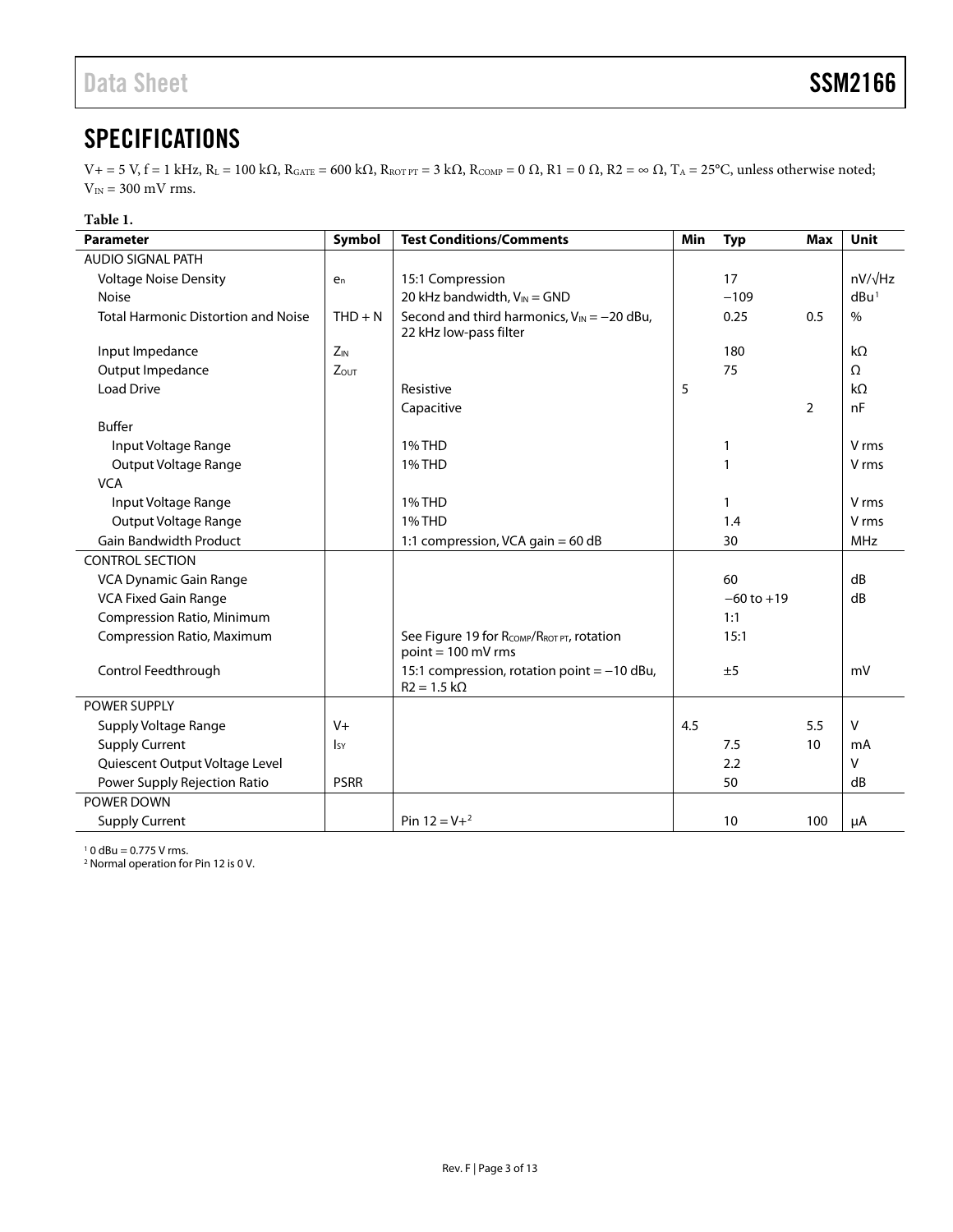### <span id="page-3-0"></span>ABSOLUTE MAXIMUM RATINGS

### **Table 2.**

| <b>Parameter</b>                     | Rating                               |
|--------------------------------------|--------------------------------------|
| Supply Voltage                       | 10V                                  |
| Audio Input Voltage                  | Supply voltage                       |
| <b>Operating Temperature Range</b>   | $-40^{\circ}$ C to $+85^{\circ}$ C   |
| Storage Temperature Range            | $-65^{\circ}$ C to +150 $^{\circ}$ C |
| Junction Temperature (TJ)            | $150^{\circ}$ C                      |
| Lead Temperature (Soldering, 60 sec) | 300 $\degree$ C                      |

Stresses at or above those listed under Absolute Maximum Ratings may cause permanent damage to the product. This is a stress rating only; functional operation of the product at these or any other conditions above those indicated in the operational section of this specification is not implied. Operation beyond the maximum operating conditions for extended periods may affect product reliability.

### <span id="page-3-1"></span>**THERMAL RESISTANCE**

**Table 3.** 

| Package Type | UJA | θк | Unit |
|--------------|-----|----|------|
| 14-Lead SOIC |     | 36 | /W   |

### <span id="page-3-2"></span>**ESD CAUTION**



ESD (electrostatic discharge) sensitive device. Charged devices and circuit boards can discharge without detection. Although this product features patented or proprietary protection circuitry, damage may occur on devices subjected to high energy ESD. Therefore, proper ESD precautions should be taken to avoid performance degradation or loss of functionality.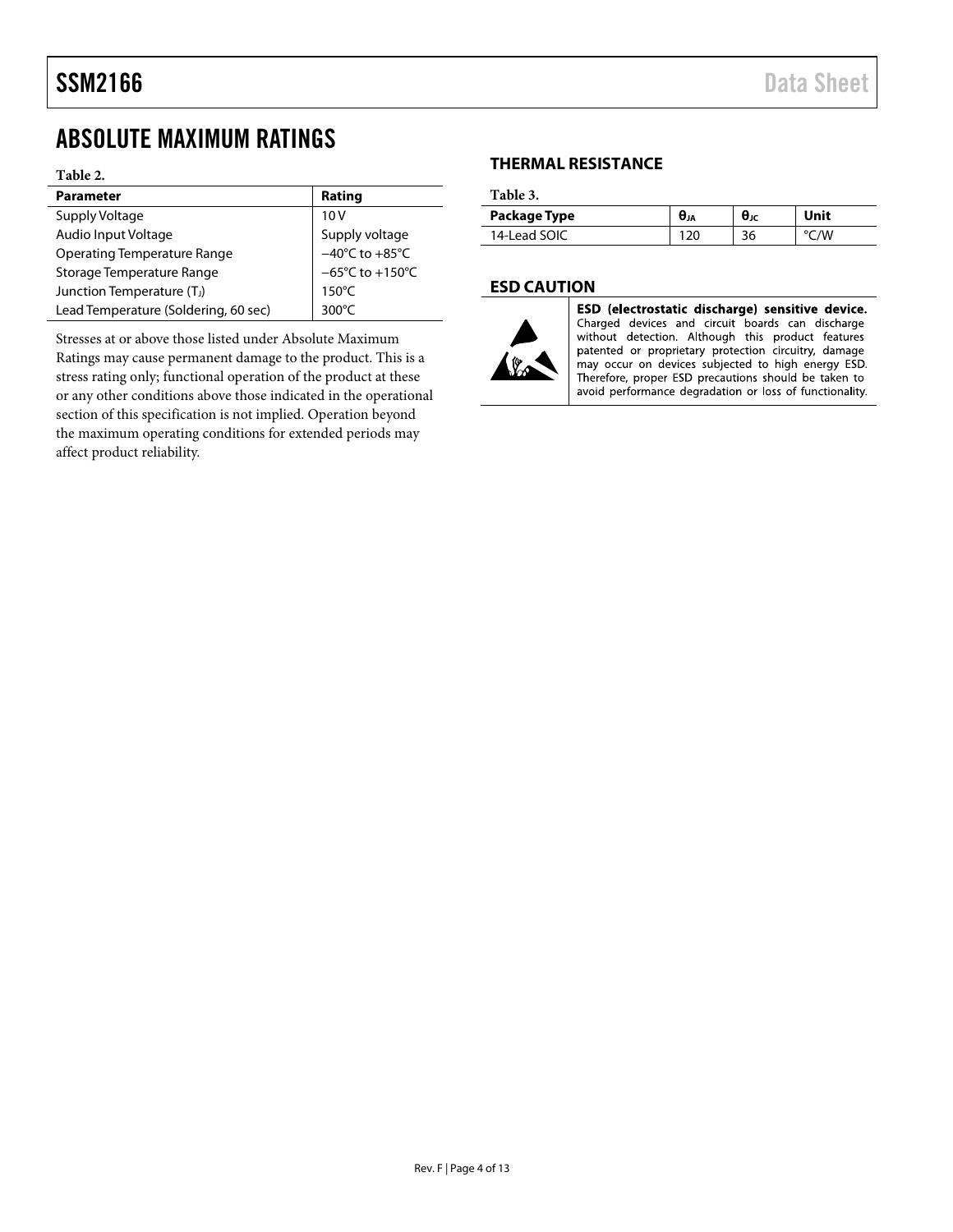## <span id="page-4-0"></span>PIN CONFIGURATION AND FUNCTION DESCRIPTIONS



|  | Figure 3. Pin Configuration |
|--|-----------------------------|
|  |                             |

| Pin No.        | <b>Mnemonic</b>          | <b>Description</b>                                                                                                                                                                                                                                                                                                                                                                                                                                                                                                                                     |
|----------------|--------------------------|--------------------------------------------------------------------------------------------------------------------------------------------------------------------------------------------------------------------------------------------------------------------------------------------------------------------------------------------------------------------------------------------------------------------------------------------------------------------------------------------------------------------------------------------------------|
|                | <b>GND</b>               | Ground.                                                                                                                                                                                                                                                                                                                                                                                                                                                                                                                                                |
| $\overline{2}$ | <b>GAIN ADJUST</b>       | VCA Gain Adjust Pin. A resistor from this pin to ground sets the fixed gain of the VCA. To check the setting of<br>this pin, make sure the compression ratio set pin (Pin 10) is grounded for no compression. The gain can be<br>varied from 0 dB to 20 dB. For 20 dB, leave the pin open. For 0 dB of fixed gain, a typical resistor value is<br>approximately 1 k $\Omega$ . For 10 dB of fixed gain, the resistor value is approximately 2 k $\Omega$ to 3 k $\Omega$ . For resistor values<br><1 kΩ, the VCA can attenuate or mute (see Figure 6). |
| 3              | <b>VCA</b> <sub>IN</sub> | VCA Input Pin. A typical connection is a 10 µF capacitor from the buffer output pin (Pin 5) to this pin.                                                                                                                                                                                                                                                                                                                                                                                                                                               |
| 4              | <b>VCAR</b>              | Inverting Input to the VCA. This input can be used as a nonground reference for the audio input signal (see the<br>Applications Information section).                                                                                                                                                                                                                                                                                                                                                                                                  |
| 5              | <b>BUF OUT</b>           | Input Buffer Amplifier Output Pin. This pin must not be loaded by capacitance to ground.                                                                                                                                                                                                                                                                                                                                                                                                                                                               |
| 6              | $-IN$                    | Inverting Input to the Buffer. A 10 k $\Omega$ feedback resistor, R1, from the buffer output (Pin 5) to this input pin and<br>a resistor, R2, from this pin through a 1 µF capacitor to ground give gains of 6 dB to 20 dB for R2 = 10 k $\Omega$ to 1.1 k $\Omega$ .                                                                                                                                                                                                                                                                                  |
| 7              | $AUDIO + IN$             | Input Audio Signal. AC-coupled (0.1 µF typical) the input signal into this pin.                                                                                                                                                                                                                                                                                                                                                                                                                                                                        |
| 8              | AVG CAP                  | Detector Averaging Capacitor. A capacitor, 1 µF to 22 µF, to ground from this pin is the averaging capacitor for<br>the detector circuit.                                                                                                                                                                                                                                                                                                                                                                                                              |
| 9              | <b>NOISE GATE SET</b>    | Noise Gate Threshold Set Point. A resistor to V+ sets the level below which input signals are downward<br>expanded. For a 0.7 mV threshold, the resistor value is approximately 380 k $\Omega$ . Increasing the resistor value<br>reduces the threshold (see Figure 5).                                                                                                                                                                                                                                                                                |
| 10             | <b>COMP RATIO SET</b>    | Compression Ratio Set Pin. A resistor to ground from this pin sets the compression ratio, as shown in Figure 2.<br>Figure 19 gives resistor values for various rotation points.                                                                                                                                                                                                                                                                                                                                                                        |
| 11             | <b>ROTATION SET</b>      | Rotation Point Set Pin. This pin is set by adding a resistor to the positive supply. This resistor together with the<br>gain adjust pin determines the onset of limiting. A typical value for this resistor is 17 k $\Omega$ for a 100 mV rotation<br>point. Increasing the resistor value reduces the level at which limiting occurs (see Figure 9).                                                                                                                                                                                                  |
| 12             | POWER DOWN               | Power-Down Pin. Connect this pin to ground for normal operation. Connect this pin to the positive supply for<br>power-down mode.                                                                                                                                                                                                                                                                                                                                                                                                                       |
| 13             | <b>OUTPUT</b>            | Output Signal.                                                                                                                                                                                                                                                                                                                                                                                                                                                                                                                                         |
| 14             | $V +$                    | Positive Supply, 5 V Nominal.                                                                                                                                                                                                                                                                                                                                                                                                                                                                                                                          |

### **Table 4. Pin Function Descriptions**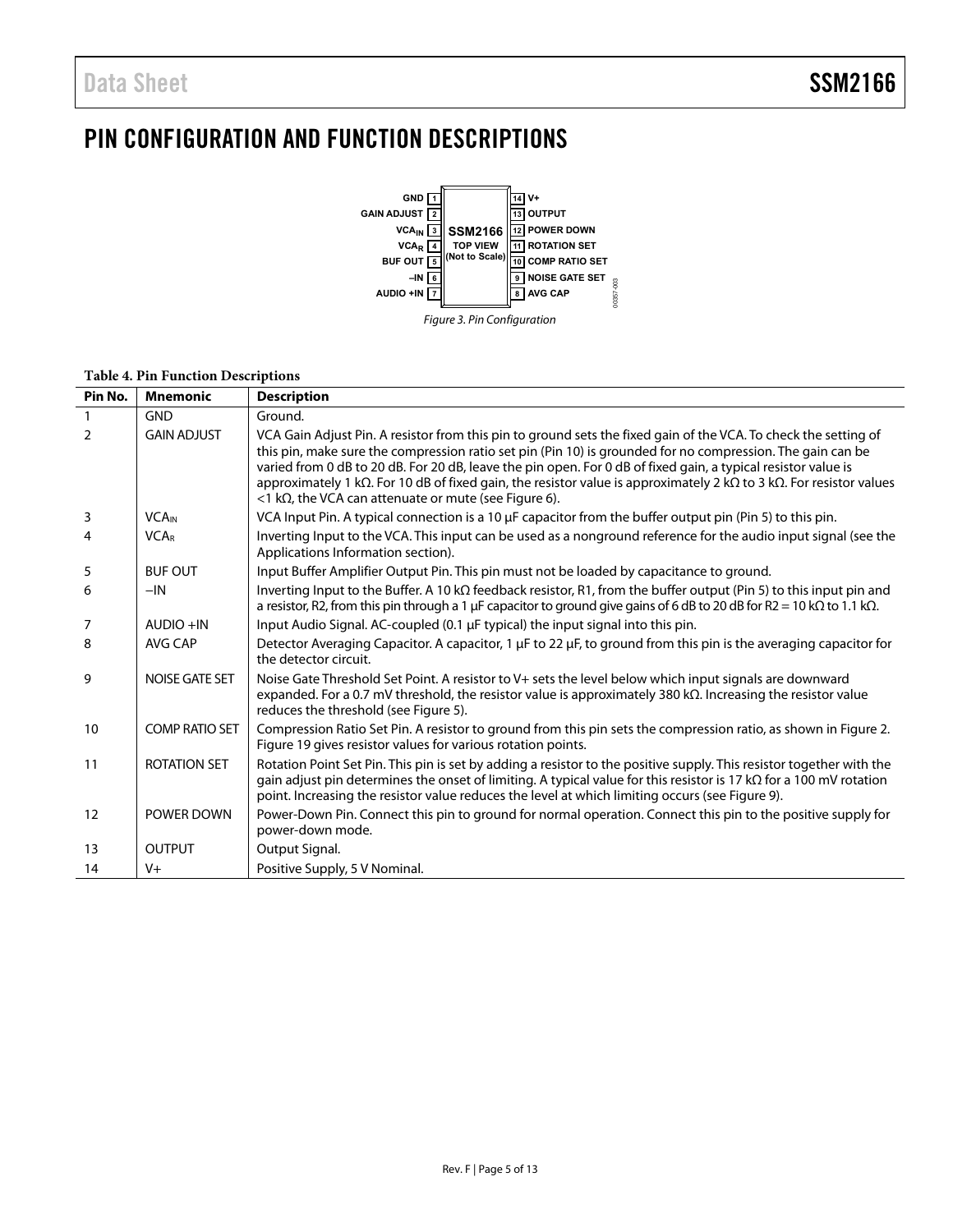## <span id="page-5-0"></span>TYPICAL PERFORMANCE CHARACTERISTICS



Figure 4. Output vs. Input Characteristics





<span id="page-5-2"></span><span id="page-5-1"></span>









<span id="page-5-3"></span>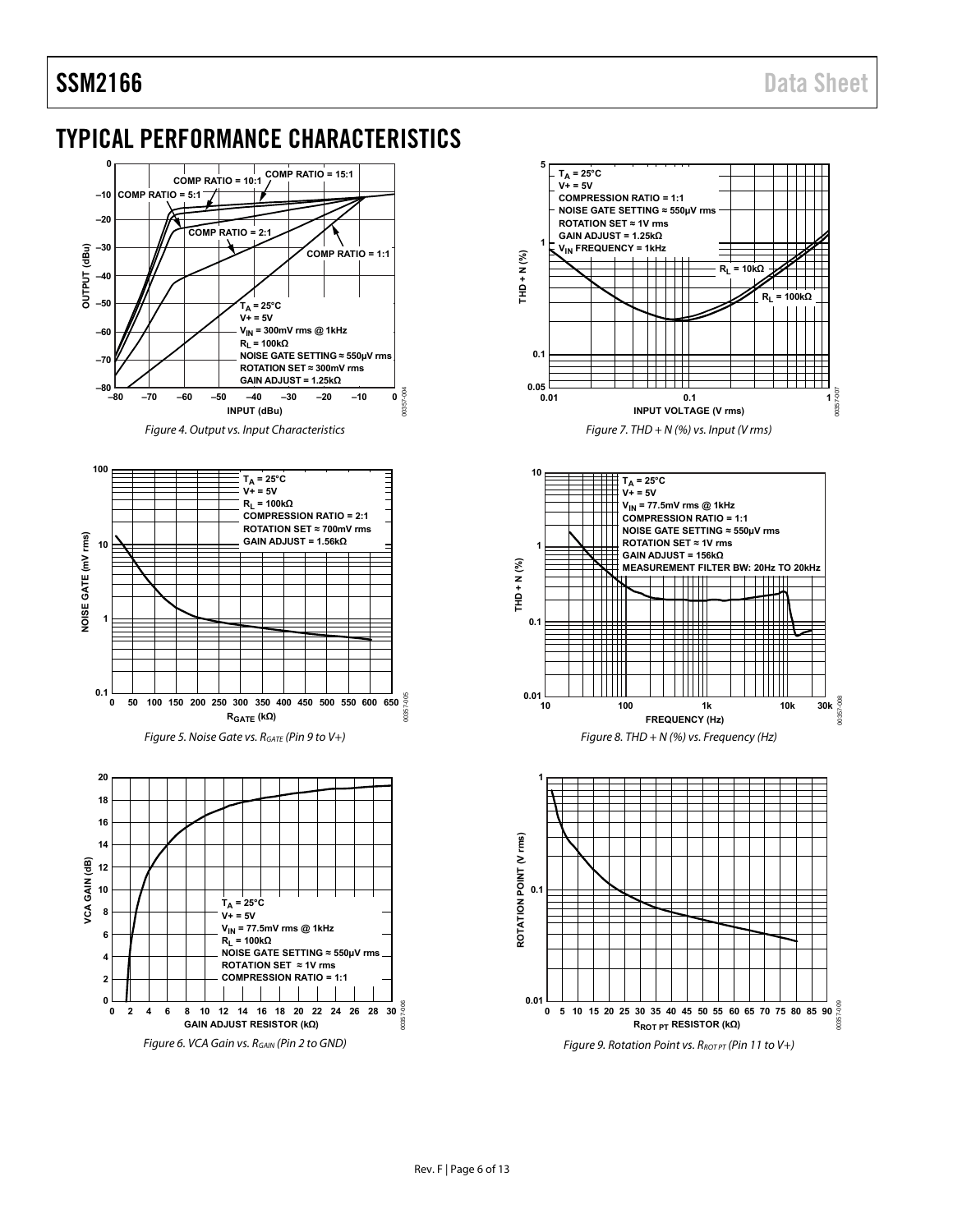## Data Sheet SSM2166



Figure 10. Wideband Peak-to-Peak Output Noise

<span id="page-6-1"></span>

Figure 11. VCA Gain Bandwidth Curves vs. Frequency

<span id="page-6-0"></span>





Figure 13. Small Signal Transient Response



Figure 14. Large Signal Transient Response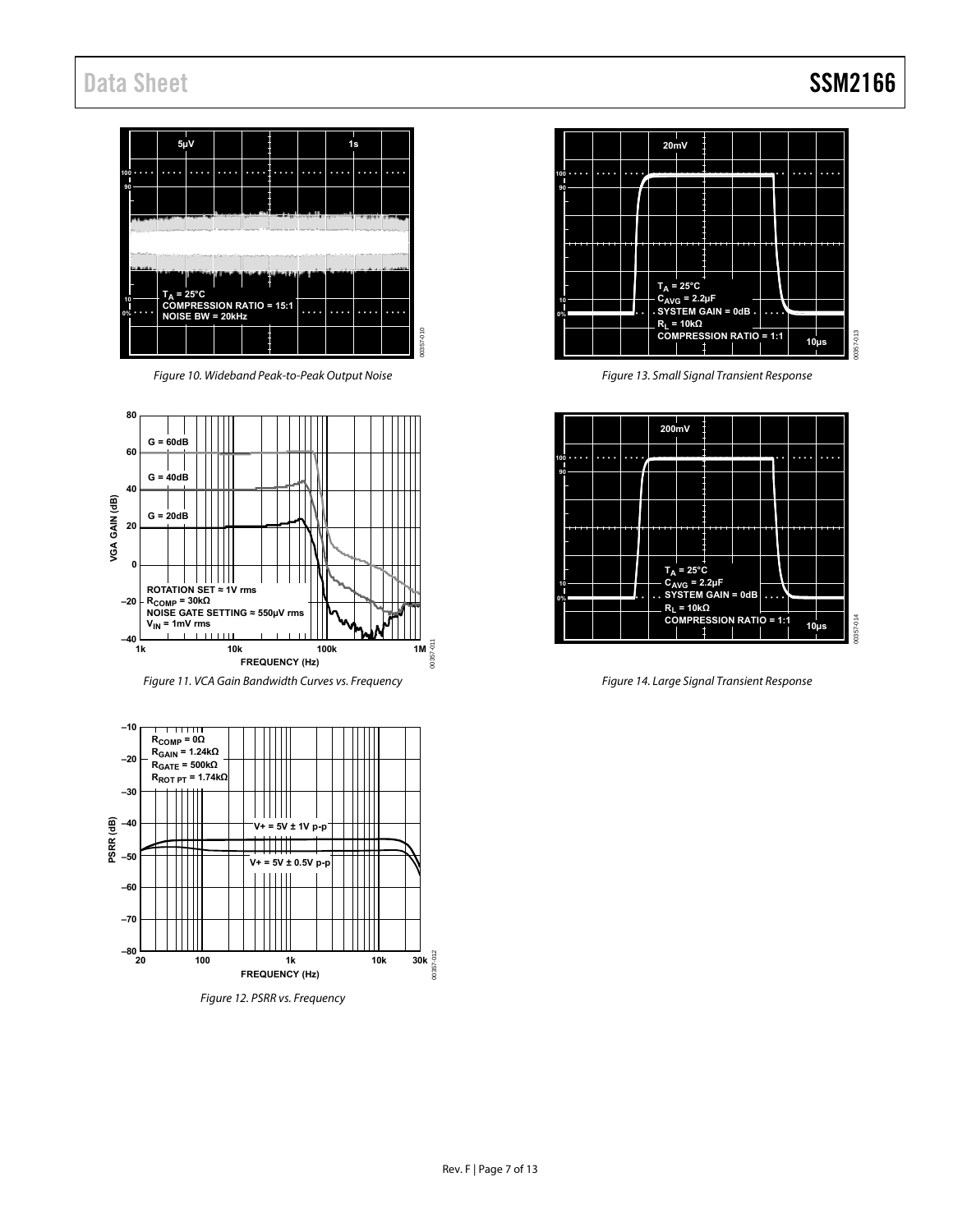### <span id="page-7-0"></span>THEORY OF OPERATION

[Figure 15 i](#page-7-3)llustrates a typical transfer characteristic for the [SSM2166 w](http://www.analog.com/SSM2166?doc=SSM2166.pdf)here the output level in decibels is plotted as a function of the input level in decibels. The dotted line indicates the transfer characteristic for a unity-gain amplifier. For input signals in the range of  $V_{DE}$  (downward expansion) to  $V_{RP}$  (rotation point), an r dB change in the input level causes a 1 dB change in the output level. Here, r is defined as the compression ratio. The compression ratio can be varied from 1:1 (no compression) to over 15:1 via a single resistor,  $R_{COMP}$ . Input signals above  $V_{RP}$ are compressed with a fixed compression ratio of approximately 15:1. This region of operation is the limiting region. Varying the compression ratio has no effect on the limiting region. The breakpoint between the compression region and the limiting region is referred to as the limiting threshold or the rotation point and is user specified in th[e SSM2166.](http://www.analog.com/SSM2166?doc=SSM2166.pdf) The rotation point term derives from the observation that the straight line in the compression region rotates about this point on the input/output characteristic as the compression ratio is changed.

The gain of the system with an input signal level of  $V_{RP}$  is fixed by RGAIN, regardless of the compression ratio, and is the nominal gain of the system. The user can increase the nominal gain of the system via the on-board VCA by up to 20 dB. Additionally, the input buffer of th[e SSM2166](http://www.analog.com/SSM2166?doc=SSM2166.pdf) can provide fixed gains of 0 dB to 20 dB with R1 and R2.

Input signals below V<sub>DE</sub> are downward expanded; that is, a −1 dB change in the input signal level causes approximately a −3 dB change in the output level. As a result, the gain of the system is small for very small input signal levels, even though it may be quite large for small input signals above  $V_{DE}$ . The user sets the downward expansion threshold, V<sub>DE</sub>, externally via RGATE at Pin 9 (NOISE GATE SET). The [SSM2166 p](http://www.analog.com/SSM2166?doc=SSM2166.pdf)rovides an active high, CMOS-compatible digital input whereby a powerdown feature reduces the device supply current to less than 100 μA.



<span id="page-7-3"></span>Figure 15. General Input/Output Characteristics

### <span id="page-7-1"></span>**APPLICATIONS INFORMATION**

The [SSM2166 i](http://www.analog.com/SSM2166?doc=SSM2166.pdf)s a complete microphone signal conditioning system on a single integrated circuit. Designed primarily for voiceband applications, this integrated circuit provides amplification, rms detection, limiting, variable compression, and downward expansion. An integral voltage-controlled amplifier (VCA) provides up to 60 dB of gain in the signal path with approximately 30 kHz bandwidth. An input buffer, op amp circuit can provide additional gain because the circuit can be set anywhere from 0 dB to 20 dB for a total signal path gain of up to 80 dB. The device operates on a single 5 V supply, accepts input signals up to 1 V rms, and produces output signal levels >1 V rms (3 V p-p) into loads >5 kΩ. The internal rms detector has a time constant set by an external capacitor.

The [SSM2166 c](http://www.analog.com/SSM2166?doc=SSM2166.pdf)ontains an input buffer and automatic gain control (AGC) circuit for audio-band and voice-band signals. Circuit operation is optimized by providing a user-adjustable time constant and compression ratio. A downward expansion (noise gating) feature eliminates circuit noise in the absence of an input signal. Th[e SSM2166 a](http://www.analog.com/SSM2166?doc=SSM2166.pdf)llows the user to set the downward expansion threshold, the limiting threshold (rotation point), the input buffer fixed gain, and the internal VCA nominal gain at the rotation point. Th[e SSM2166](http://www.analog.com/SSM2166?doc=SSM2166.pdf) also features a power-down mode and muting capability.

### <span id="page-7-2"></span>**SIGNAL PATH**

[Figure 16 i](#page-8-1)llustrates the block diagram of the [SSM2166.](http://www.analog.com/SSM2166?doc=SSM2166.pdf) The audio input signal is processed by the input buffer and then by the VCA. The input buffer presents an input impedance of approximately 180 kΩ to the source. A dc voltage of approximately 1.5 V is present at AUDIO +IN (Pin 7), requiring the use of a blocking capacitor (C1) for ground referenced sources. A 0.1 μF capacitor is a good choice for most audio applications. The input buffer is a unity-gain stable amplifier that can drive the low impedance input of the VCA.

The VCA is a low distortion, variable-gain amplifier (VGA) whose gain is set by the side-chain control circuitry. The input to the VCA is a virtual ground in series with approximately 1 kΩ. An external blocking capacitor (C6) must be used between the buffer output and the VCA input. The 1 kΩ impedance between amplifiers determines the value of this capacitor, which is typically between 1 μF and 10 μF. An aluminum electrolytic capacitor is an economical choice. The VCA amplifies the input signal current flowing through C6 and converts this current to a voltage at the OUTPUT pin (Pin 13). The net gain from input to output can be as high as 60 dB (without additional buffer gain), depending on the gain set by the control circuitry.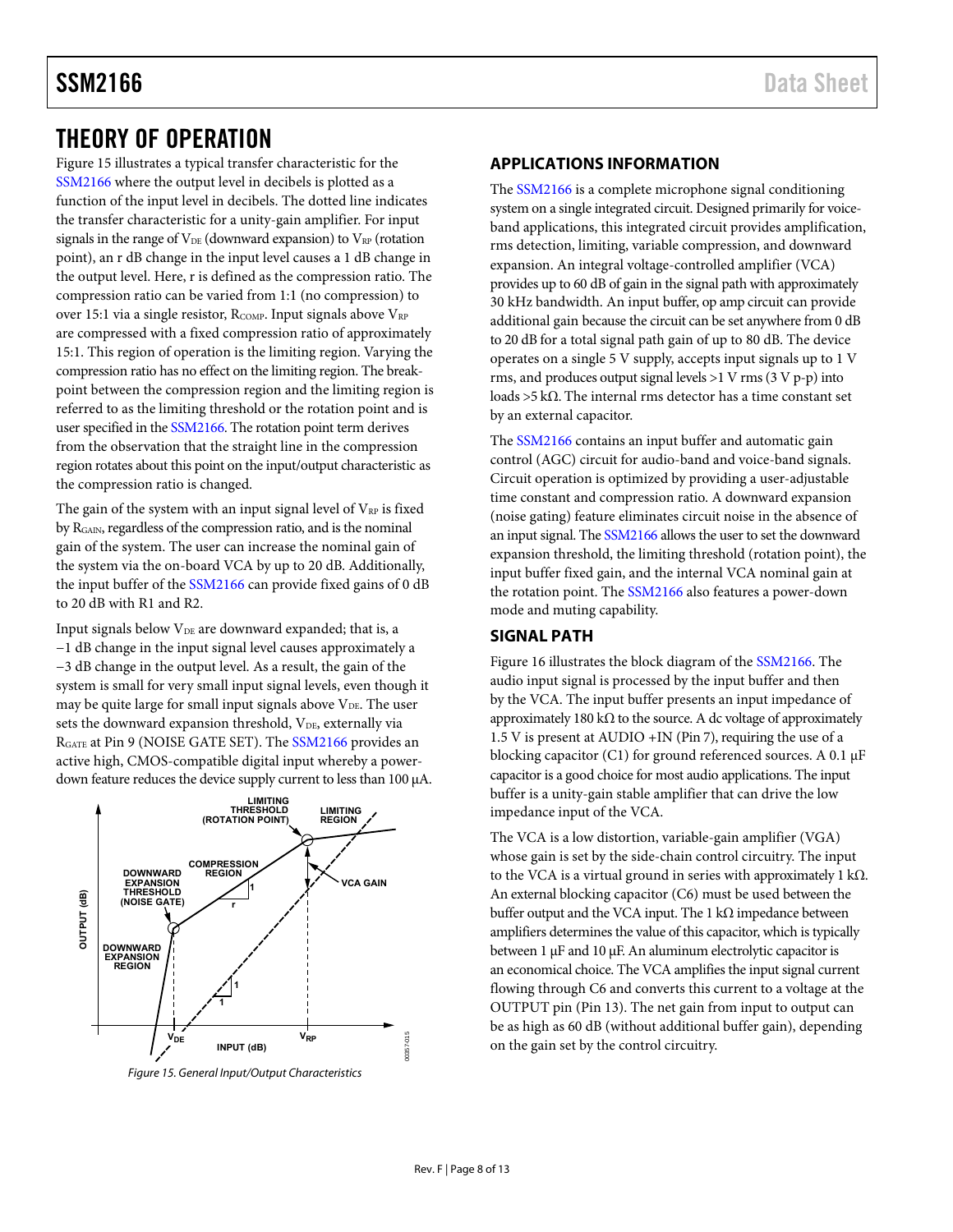### Data Sheet SSM2166

The gain of the VCA at the rotation point is set by the value of a resistor, RGAIN, connected between Pin 2 and GND. The relationship between the VCA gain and RGAIN is shown in [Figure 6.](#page-5-1) The AGC range can be as high as 60 dB. The  $VCA_{IN}$  pin (Pin 3) is the noninverting input terminal to the VCA. The inverting input of the VCA is available at the  $VCA_R$  pin (Pin 4) and exhibits an input impedance of 1 kΩ, as well. As a result, this pin can be used for differential inputs or for the elimination of grounding problems by connecting a capacitor whose value equals that used in series with the VCA<sub>IN</sub> pin to ground.

The output impedance of th[e SSM2166 i](http://www.analog.com/SSM2166?doc=SSM2166.pdf)s typically less than 75  $\Omega$ , and the external load on Pin 13 must be >5 k $\Omega$ . The nominal output dc voltage of the device is approximately 2.2 V. Use a blocking capacitor for grounded loads.

The bandwidth of the [SSM2166 i](http://www.analog.com/SSM2166?doc=SSM2166.pdf)s quite wide at all gain settings. The upper 3 dB point is approximately 30 kHz at gains as high as 60 dB (using the input buffer for additional gain, circuit bandwidth is unaffected). The gain bandwidth (GBW) plots are shown in [Figure 11.](#page-6-0) The lower 3 dB cutoff frequency of the [SSM2166 i](http://www.analog.com/SSM2166?doc=SSM2166.pdf)s set by the input impedance of the VCA (1 k $\Omega$ ) and C6. While the noise of the input buffer is fixed, the input referred noise of the VCA is a function of gain. The VCA input noise is designed to be a minimum when the gain is at a maximum, thereby optimizing the usable dynamic range of the device. A plot of wideband peak-to-peak output noise is shown i[n Figure 10.](#page-6-1)

### <span id="page-8-0"></span>**LEVEL DETECTOR**

The [SSM2166 i](http://www.analog.com/SSM2166?doc=SSM2166.pdf)ncorporates a full-wave rectifier and true rms level detector circuit whose averaging time constant is set by an external capacitor connected to the AVG CAP pin (Pin 8). For optimal low frequency operation of the level detector down to 10 Hz, the value of the capacitor must be 2.2 μF. Some experimentation with larger values for the AVG CAP may be necessary to reduce the effects of excessive low frequency ambient background noise. The value of the averaging capacitor affects sound quality: too small a value for this capacitor may cause a pumping effect for some signals, while too large a value may result in slow response times to signal dynamics. Electrolytic capacitors are recommended for lowest cost and must be in the range of 2 μF to 47 μF. Capacitor values from 18 μF to 22 μF have been found to be more appropriate in voice-band applications where capacitors on the low end of the range seem more appropriate for music program material.

The rms detector filter time constant is approximately given by  $10 \times C_{AVG}$  milliseconds, where  $C_{AVG}$  is in  $\mu$ F. This time constant controls both the steady-state averaging in the rms detector as well as the release time for compression; that is, the time it takes for the system gain to react when a large input is followed by a small signal. The attack time, the time it takes for the gain to be reduced when a small signal is followed by a large signal, is controlled partly by the AVG CAP value but is mainly controlled by internal circuitry that speeds up the attack for large level changes. This limits overload time to less than 1 ms in most cases.



<span id="page-8-1"></span>Figure 16. Functional Block Diagram and Typical Application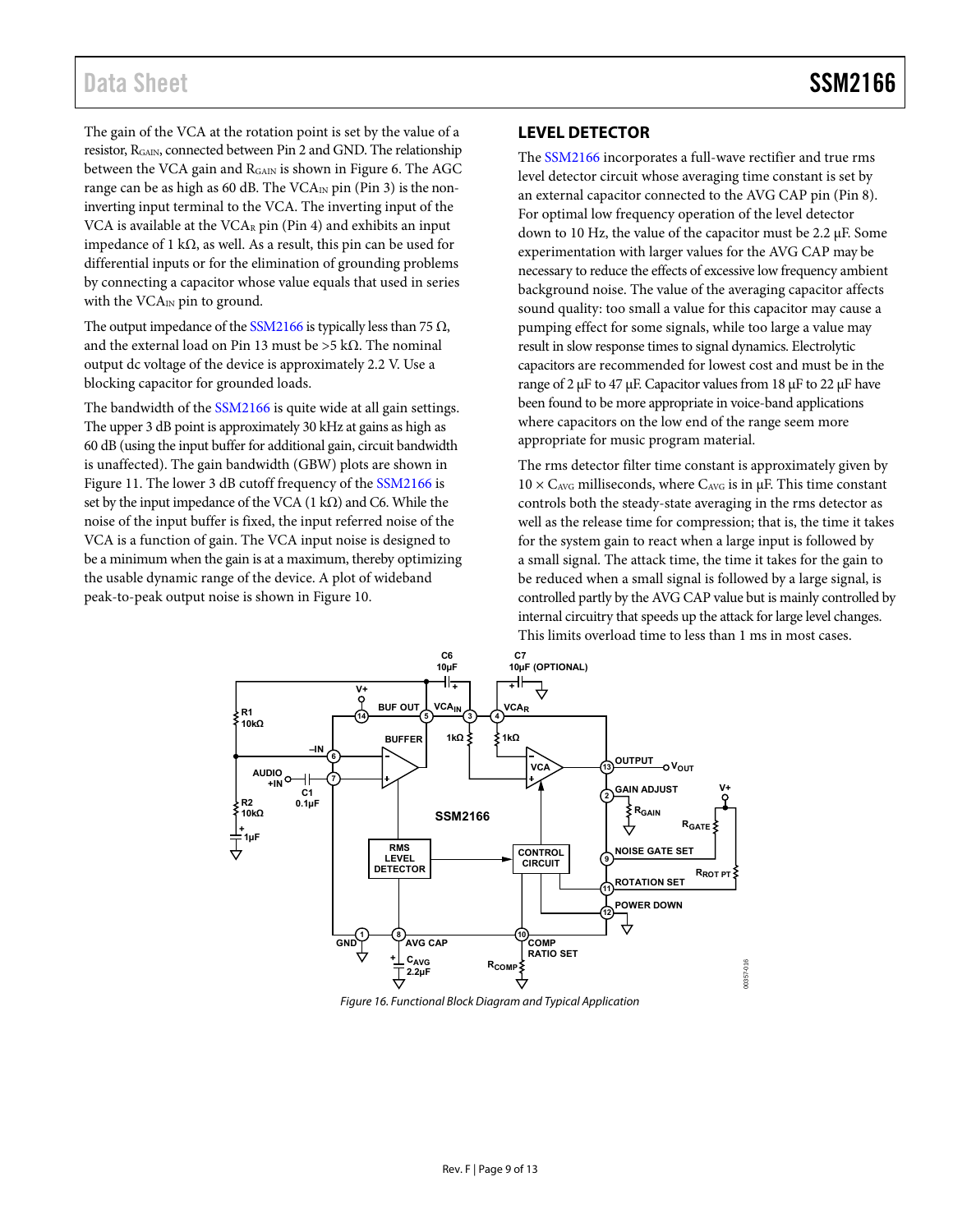The performance of the rms level detector is illustrated for a CAVG of 2.2 μF i[n Figure 17](#page-9-2) and for a CAVG of 22 μF i[n Figure 18.](#page-9-3) In each of these images, the input signal to the [SSM2166 \(](http://www.analog.com/SSM2166?doc=SSM2166.pdf)not shown) is a series of tone bursts in six successive 10 dB steps. The tone bursts range from −66 dBV (0.5 mV rms) to −6 dBV (0.5 V rms). As shown in [Figure 17 a](#page-9-2)nd [Figure 18,](#page-9-3) the attack time of the rms level detector is dependent only on C<sub>AVG</sub>, but the release times are linear ramps whose decay times are dependent on both CAVG and the input signal step size. The rate of release is approximately 240 dB/s for a CAVG of 2.2 μF and 12 dB/s for a CAVG of 22 μF.

<span id="page-9-2"></span>



### <span id="page-9-3"></span><span id="page-9-0"></span>**CONTROL CIRCUITRY**

The output of the rms level detector is a signal proportional to the log of the true rms value of the buffer output with an added dc offset. The control circuitry subtracts a dc voltage from this signal, scales it, and sends the result to the VCA to control the gain. The gain control of the VCA is logarithmic—a linear change in the control signal causes a decibel change in gain. It is this control law that allows linear processing of the log rms signal to provide the flat compression characteristic on the input/output characteristic shown in [Figure 15.](#page-7-3) 

### **Compression Ratio**

Changing the scaling of the control signal fed to the VCA causes a change in the circuit compression ratio, r. This effect is shown in [Figure 20.](#page-9-4) The compression ratio can be set by connecting a resistor between the COMP RATIO SET pin (Pin 10) and GND. Lowering R<sub>COMP</sub> gives smaller compression ratios as shown in [Figure 19,](#page-9-1) with values of approximately 0.17 k $\Omega$  or less resulting in a compression ratio of 1:1. AGC performance is achieved with compression ratios between 2:1 and 15:1 and is dependent on the application. A 100 k $\Omega$  potentiometer can be used to allow this parameter to be adjusted.

| <b>COMPRESSION</b><br><b>RATIO</b> |     |     |      |      |      |
|------------------------------------|-----|-----|------|------|------|
| <b>ROTATION POINT</b>              | 1:1 | 2:1 | 5:1  | 10:1 | 15:1 |
| 100mV rms                          | 0.1 | 8.7 | 19.4 | 45   | 395  |
| 300mV rms                          | 0.1 | 8.7 | 19.4 | 45   | N/A  |
| 1V rms                             | 0.1 | 8.7 | 19.4 | 45   | N/A  |

 **TYPICAL RCOMP VALUES IN kΩ.**

Figure 19. Compression Ratio vs.  $R_{COMP}$  (Pin 10 to GND)

<span id="page-9-1"></span>

Figure 20. Effect of Varying the Compression Ratio

#### <span id="page-9-4"></span>**Rotation Point**

An internal dc reference voltage in the control circuitry, used to set the rotation point, is user specified, as illustrated i[n Figure 9.](#page-5-3)  The effect on rotation point is shown i[n Figure 21.](#page-10-0) By varying a resistor, RROT PT, connected between the positive supply and the ROTATION SET pin (Pin 11), the rotation point may be varied by approximately 20 mV rms to 1 V rms. Fro[m Figure 21,](#page-10-0) the rotation point is inversely proportional to RROT PT. For example, a 1 kΩ resistor typically sets the rotation point at 1 V rms, whereas a 55 k $\Omega$  resistor typically sets the rotation point at approximately 30 mV rms.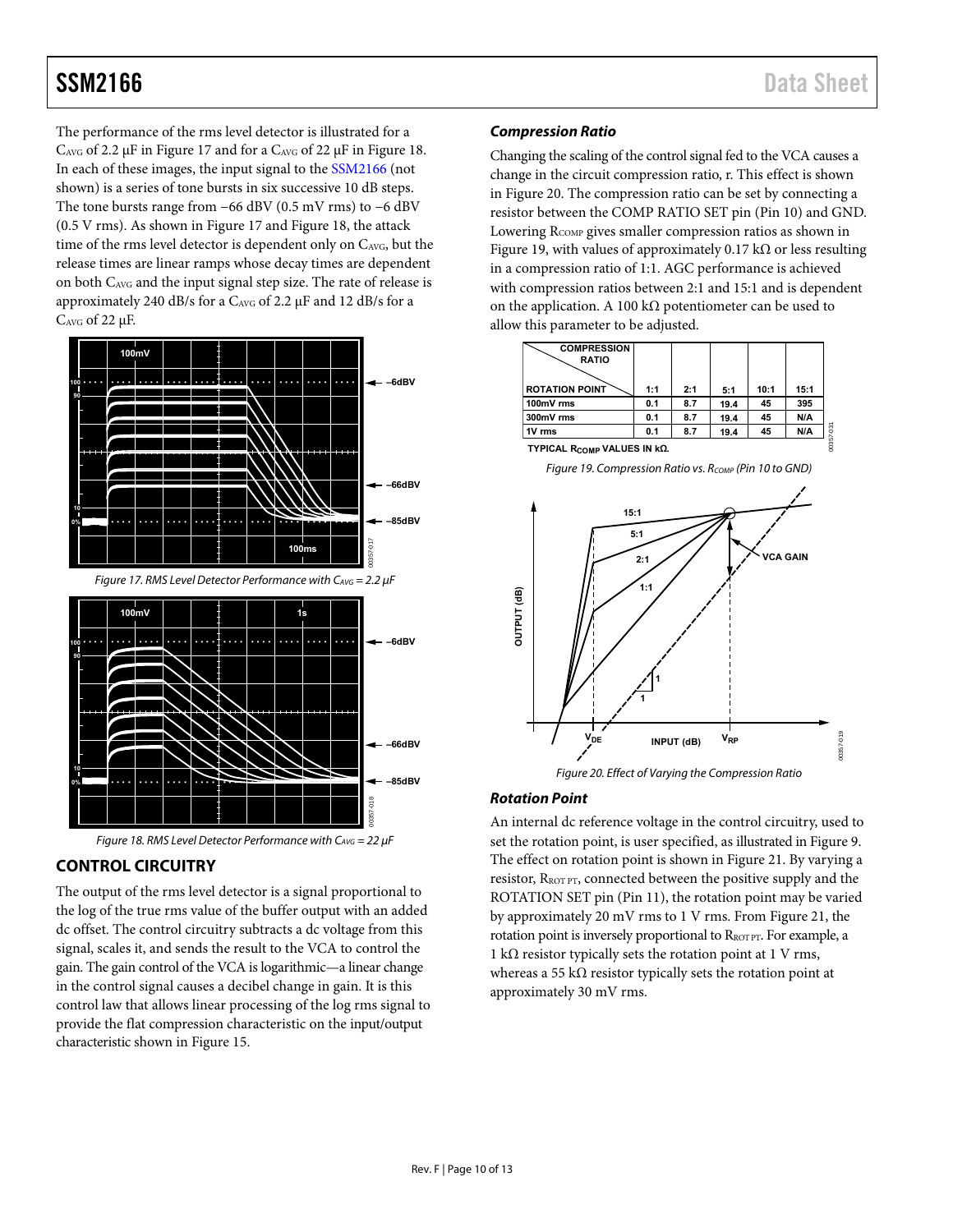## Data Sheet SSM2166

Because limiting occurs for signals larger than the rotation point  $(V_{IN} > V_{RP})$ , the rotation point effectively sets the maximum output signal level. It is recommended that the rotation point be set at the upper extreme of the range of typical input signals so that the compression region covers the entire desired input signal range. Occasional larger signal transients are then attenuated by the action of the limiter.



#### <span id="page-10-0"></span>**VCA Gain Setting and Muting**

The GAIN ADJUST pin (Pin 2) sets the maximum gain of the [SSM2166 v](http://www.analog.com/SSM2166?doc=SSM2166.pdf)ia R<sub>GAIN</sub>. This resistor, with a range of 1 kΩ to 20 kΩ, causes the nominal VCA gain to vary from 0 dB to approximately 20 dB, respectively. Setting the VCA gain to its maximum can also be achieved by leaving the GAIN ADJUST pin in an open condition (no connect). [Figure 22 i](#page-10-1)llustrates the effect on the transfer characteristic by varying this parameter. For low level signal sources, the VCA must be set to maximum gain using a 20 kΩ resistor.



<span id="page-10-1"></span>Figure 22. Effect of Varying the VCA Gain Setting

The gain of the VCA can be reduced below  $0$  dB by making  $R_{\text{GAIN}}$ smaller than 1 kΩ. Switching Pin 2 through 330  $Ω$  or less to GND mutes the output. Either a switch connected to ground or a transistor can be used, as shown i[n Figure 23.](#page-10-2) To avoid audible clicks when using the mute feature, a capacitor (C5) can be connected from Pin 2 to GND. The value of the capacitor is arbitrary and must be determined empirically, but a 0.01 μF capacitor is a good starting value.



#### <span id="page-10-2"></span>**Downward Expansion Threshold**

The downward expansion threshold, or noise gate, is determined via a second reference voltage internal to the control circuitry. This second reference can be varied in th[e SSM2166](http://www.analog.com/SSM2166?doc=SSM2166.pdf) using a resistor, RGATE, connected between the positive supply and the NOISE GATE SET pin (Pin 9). The effect of varying this threshold is shown in [Figure 24.](#page-10-3) The downward expansion threshold can be set between 300 μV rms and 20 mV rms by varying the resistance value between Pin 9 and the supply voltage. Like the ROTATION SET pin, the downward expansion threshold is inversely proportional to the value of this resistance: setting this resistance to 1 M $\Omega$  sets the threshold at approximately 250  $\mu$ V rms, whereas a 10 k $\Omega$  resistance sets the threshold at approximately 20 mV rms. This relationship is illustrated i[n Figure 5.](#page-5-2) In general, the downward expansion threshold must be set at the lower extreme of the desired range of the input signals so that signals below this level are attenuated.



<span id="page-10-3"></span>Figure 24. Effect of Varying the Downward Expansion (Noise Gate) Threshold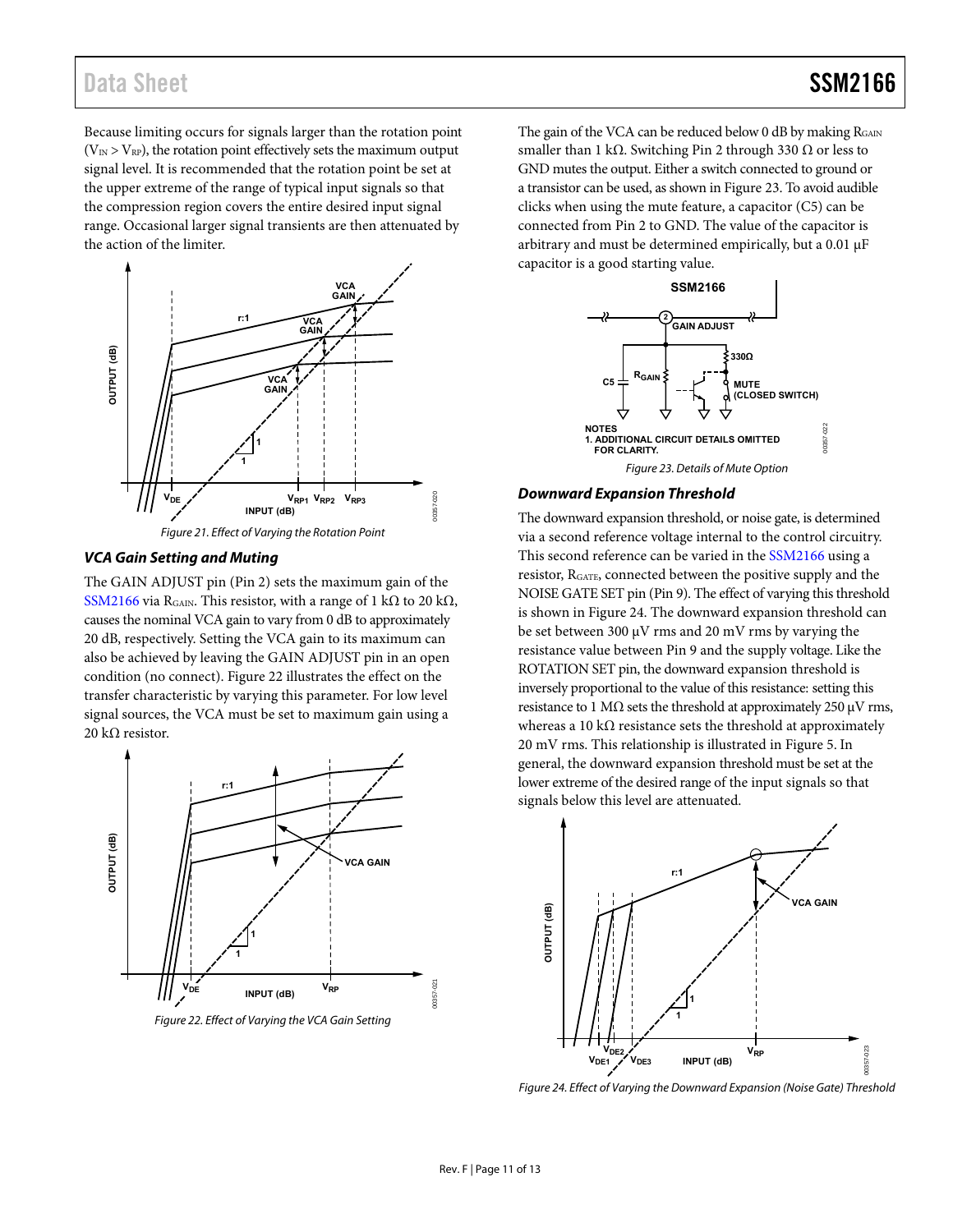### <span id="page-11-0"></span>**POWER-DOWN FEATURE**

The supply current of the [SSM2166 c](http://www.analog.com/SSM2166?doc=SSM2166.pdf)an be reduced to less than 100 μA by applying an active high, 5 V CMOS-compatible input to the POWER DOWN pin (Pin 12). In this state, the input and output circuitry of the [SSM2166 a](http://www.analog.com/SSM2166?doc=SSM2166.pdf)ssumes a high impedance state; as such, the potentials at the input pin and the output pin are determined by the external circuitry connected to th[e SSM2166.](http://www.analog.com/SSM2166?doc=SSM2166.pdf) Th[e SSM2166 t](http://www.analog.com/SSM2166?doc=SSM2166.pdf)akes approximately 200 ms to settle from a powerdown to power-on command. For power-on to power-down, the [SSM2166 r](http://www.analog.com/SSM2166?doc=SSM2166.pdf)equires more time, typically less than 1 second. Cycling the power supply to th[e SSM2166 c](http://www.analog.com/SSM2166?doc=SSM2166.pdf)an result in quicker settling times: the off-to-on settling time of th[e SSM2166](http://www.analog.com/SSM2166?doc=SSM2166.pdf) is less than 200 ms, while the on-to-off settling time is less than 1 ms. In either implementation, transients may appear at the output of the device. To avoid these output transients, use mute control of the VCA gain as previously mentioned.

### <span id="page-11-1"></span>**PCB LAYOUT CONSIDERATIONS**

Because the [SSM2166 i](http://www.analog.com/SSM2166?doc=SSM2166.pdf)s capable of wide bandwidth operation and can be configured for as much as 80 dB of gain, special care must be exercised in the layout of the PCB that contains the IC and its associated components. The following recommendations must be considered and/or followed:

- In some high system gain applications, the shielding of input wires to minimize possible feedback from the output of the [SSM2166 b](http://www.analog.com/SSM2166?doc=SSM2166.pdf)ack to the input circuit may be necessary.
- A single-point (star) ground implementation is recommended in addition to maintaining short lead lengths and PCB runs. In applications where an analog ground and a digital ground are available, th[e SSM2166 a](http://www.analog.com/SSM2166?doc=SSM2166.pdf)nd its surrounding circuitry must be connected to the analog ground of the system. Because of these recommendations, wire-wrap board connections and grounding implementations must be avoided.
- The internal buffer of th[e SSM2166](http://www.analog.com/SSM2166?doc=SSM2166.pdf) was designed to drive only the input of the internal VCA and its own feedback network. Stray capacitive loading to ground from the BUF OUT pin in excess of 5 pF to 10 pF can cause excessive phase shift and can lead to circuit instability.

When using high impedance sources ( $\geq$ 5 kΩ), system gains in excess of 60 dB are not recommended. This configuration is rarely appropriate because virtually all high impedance inputs provide larger amplitude signals that do not require as much amplification. When using high impedance sources, however, it can be advantageous to shunt the source with a capacitor to ground at the input pin of the IC (Pin 7) to lower the source impedance at high frequencies, as shown in [Figure 25.](#page-11-2) A capacitor with a value of 1000 pF is a good starting value and sets a low-pass corner at 31 kHz for 5 k $\Omega$ sources. In applications where the source ground is not as clean as is desirable, a capacitor from the VCAR input to the source ground may prove beneficial. This capacitor is used in addition to the grounded capacitor used in the feedback around the buffer, assuming that the buffer is configured for gain.



<span id="page-11-2"></span>Figure 25. Circuit Configuration for Use with High Impedance Signal Sources

The value of C7 must be the same as C6, which is the capacitor value used between BUF OUT and VCA<sub>IN</sub>. This connection makes the source ground noise appear as a common-mode signal to the VCA, allowing the common-mode noise to be rejected by the VCA differential input circuitry. C7 can also be useful in reducing ground loop problems and in reducing noise coupling from the power supply by balancing the impedances connected to the inputs of the internal VCA.